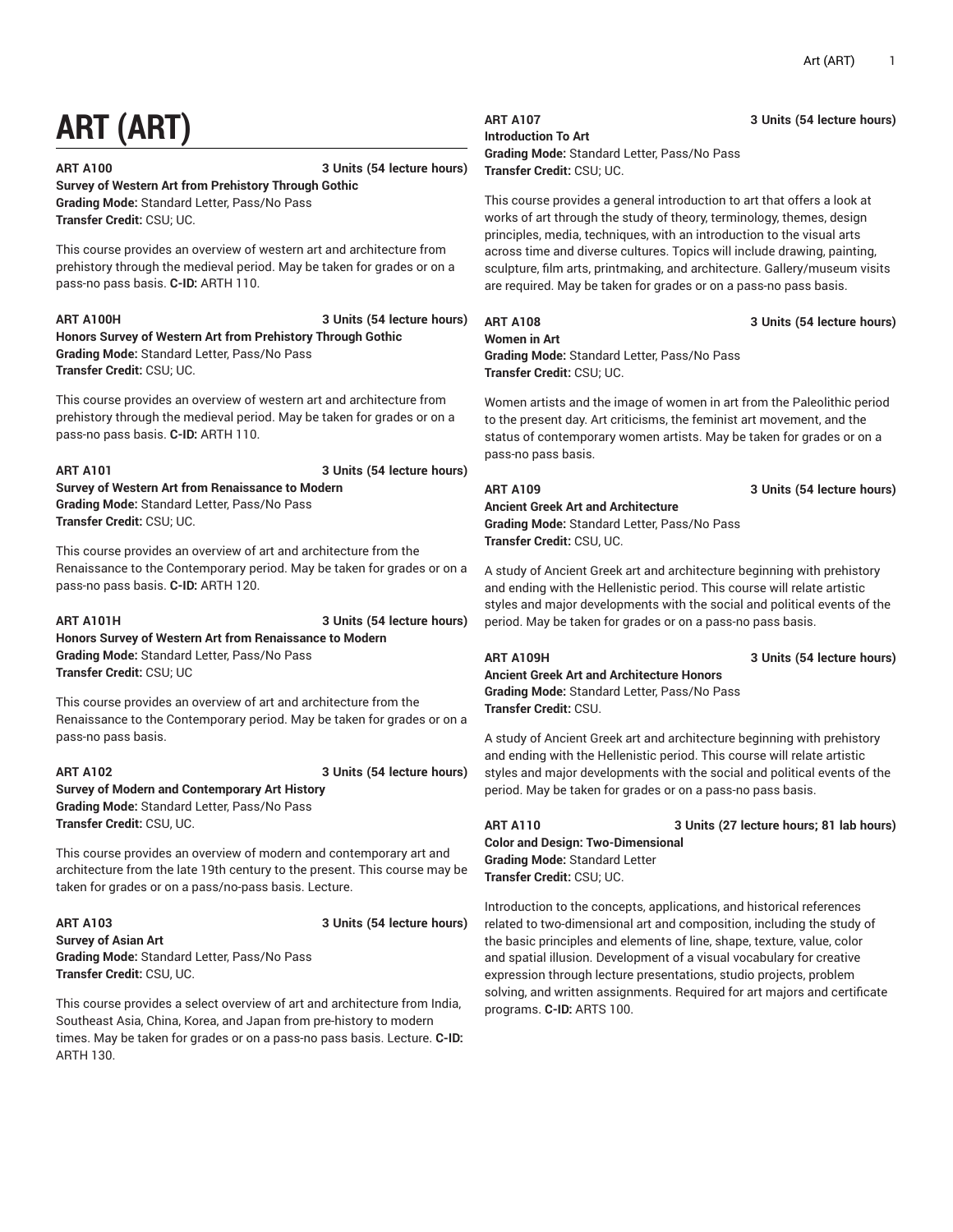**ART A111 3 Units (27 lecture hours; 81 lab hours) Color and Design: Three-Dimensional Grading Mode:** Standard Letter **Transfer Credit:** CSU, UC.

Introduction to the concepts, applications, and historical references related to three-dimensional design and spatial composition, including the study of the elements and organizing principles of design as they apply to three-dimensional space and form. Development of a visual vocabulary for creative expression through lecture presentations and use of appropriate materials for non-representational three-dimensional studio projects. Required for art majors and recommended for certificate programs. This course may also be offered online. **C-ID:** ARTS 101.

### **ART A114 3 Units (54 lecture hours) Art of the Ancient Americas Advisory:** ENGL A100.

**Grading Mode:** Standard Letter, Pass/No Pass **Transfer Credit:** CSU, UC.

Survey of visual culture within the historical context of select ancient civilizations in Mexico, Central America, and South America up to European contact. **C-ID:** ARTH 145.

**ART A115 3 Units (54 lecture hours) Art of Africa, Oceania, and Indigenous North America Advisory:** ENGL A100.

**Grading Mode:** Standard Letter, Pass/No Pass **Transfer Credit:** CSU; UC.

Survey of visual culture within select regions in Africa, Oceania, and indigenous North America. **C-ID:** ARTH 140.

**ART A116 4 Units (54 lecture hours; 54 lab hours) Furniture Making and Design Grading Mode:** Standard Letter **Transfer Credit:** CSU.

The student will design, construct, and manufacture furniture and related products. Same as Construction A116. Students completing Art A116 may not receive credit for Construction A116.

**Visual Communication 1 Advisory:** ART A120.

**ART A118 3 Units (27 lecture hours; 81 lab hours)**

**Grading Mode:** Standard Letter, Pass/No Pass **Transfer Credit:** CSU.

Introduction to illustrating design concepts and the industry standard graphic language of design. This is a foundation course with the focus on preparing students to excel in Entertainment Art, Industrial Design, Product Design, Architecture and Interior Design. Students in this course will develop the fundamentals of line weight, constructive drawing, xyz sectional drawing, lighting, applied perspective, surface materials and graphic presentation. Media includes pen, marker, colored pencil, pastel and digital tools. May be taken for grades or on a pass-no pass basis.

**Beginning Drawing Grading Mode:** Standard Letter **Transfer Credit:** CSU; UC.

Introduction to principles, elements, and practices of drawing, employing a wide range of subject matter and drawing media. Focus on perceptually based drawing, observational skills, technical abilities, and creative responses to materials and subject matter. **C-ID:** ARTS 110.

**Beginning Drawing Honors Grading Mode:** Standard Letter **Transfer Credit:** CSU; UC.

Introduction to principles, elements, and practices of drawing, employing a wide range of subject matter and drawing media. Focus on perceptually based drawing, observational skills, technical abilities, and creative responses to materials and subject matter. **C-ID:** ARTS 110.

**ART A121 3 Units (27 lecture hours; 81 lab hours) Life Drawing 1 Prerequisite(s):** ART A120 or ART A120H.

**Grading Mode:** Standard Letter **Transfer Credit:** CSU; UC.

Introduction to drawing the human figure from observation using a wide variety of drawing media and techniques. Topics include an introduction to human anatomy and the historical and contemporary roles of figure drawing in the visual arts. Students in this course will learn both descriptive and interpretive approaches to drawing the figure. Required of art majors. **C-ID:** ARTS 200.

**ART A122 3 Units (27 lecture hours; 81 lab hours)**

**Human Anatomy for Artists Advisory:** ART A120 or ART A120H.

**Grading Mode:** Standard Letter **Transfer Credit:** CSU; UC.

A drawing and study course using the human figure as a model. Emphasis will be on human anatomy and how it relates to drawing the figure. This course is recommended for art majors.

**ART A124 3 Units (27 lecture hours; 81 lab hours) Advanced Drawing Prerequisite(s):** ART A120 or ART A120H.

**Grading Mode:** Standard Letter **Transfer Credit:** CSU, UC.

Designed as a continuation of Art A120, the emphasis will be to advance artistic concepts, style, and creative expression for intermediate and advanced students using a variety of drawing mediums, techniques and methodologies. This course may also be offered online. **C-ID:** ARTS 205.

**ART A120 3 Units (27 lecture hours; 81 lab hours)**

**ART A120H 3 Units (27 lecture hours; 81 lab hours)**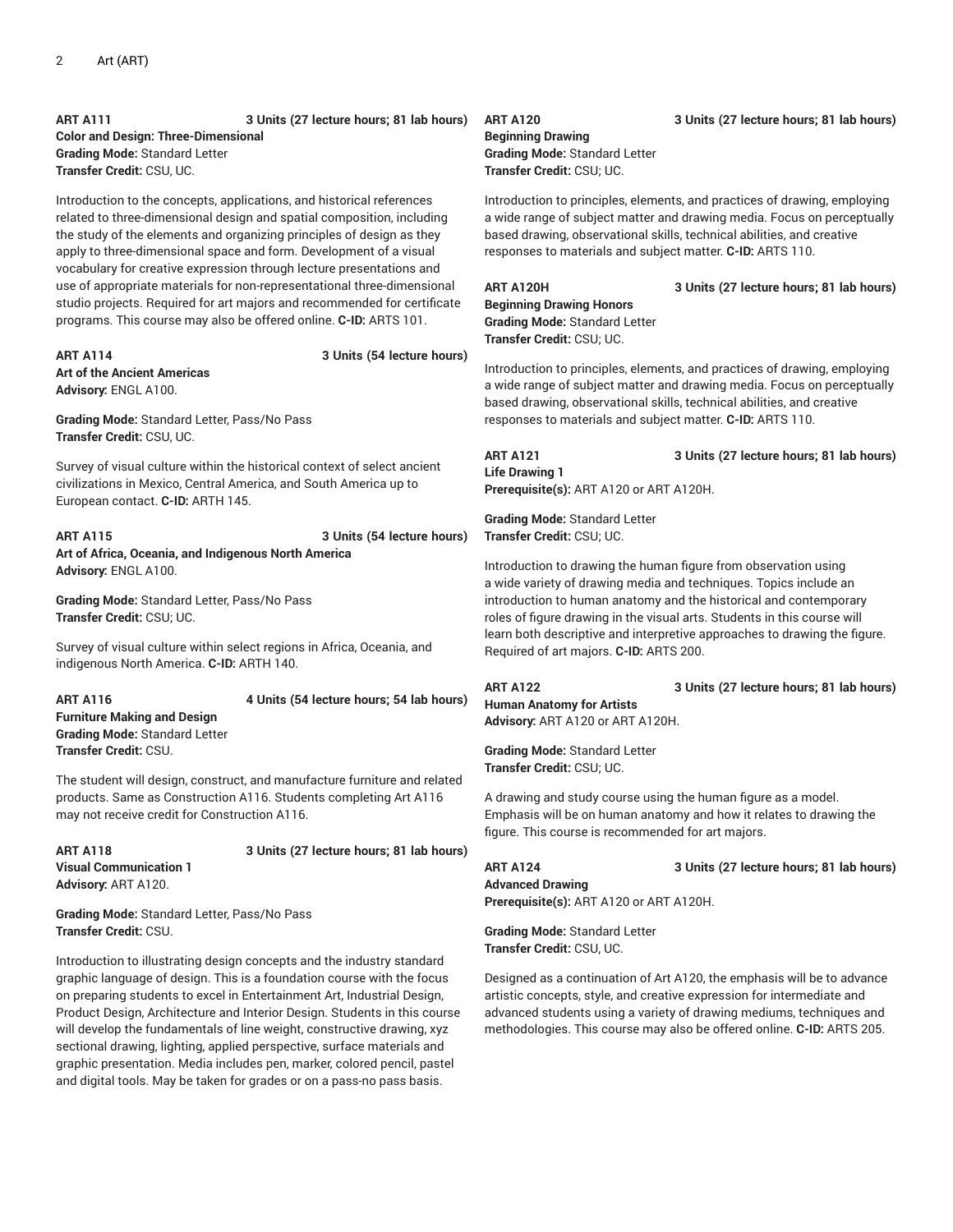## **ART A125 3 Units (27 lecture hours; 81 lab hours) Perspective Drawing Grading Mode:** Standard Letter **Transfer Credit:** CSU; UC.

Drawing of three dimensional objects using perspective as a tool. Emphasis on fundamentals and different procedures used. Emphasizes methods which are directly related to the artist's needs including short cuts. Recommended for art majors and certificate programs.

**ART A127 3 Units (27 lecture hours; 81 lab hours) Introduction to Storyboarding Prerequisite(s):** ART A110.

**Advisory:** ART A121.

**Grading Mode:** Standard Letter, Pass/No Pass **Transfer Credit:** CSU.

This course is designed to equip the art student with a functional understanding of narrative composition, storytelling, sequence design, and production skills for feature film storyboarding through focused study on narrative design and illustration, script breakdowns and storyboard development and formatting. May be taken for grades or on a pass-no pass basis.

**ART A128 3 Units (27 lecture hours; 81 lab hours) Advanced Storyboarding and Previsualization Prerequisite(s):** ART A127.

**Advisory:** ART A121.

**Grading Mode:** Standard Letter **Transfer Credit:** CSU.

This course is designed to equip the art student with an advanced understanding of storyboarding, and functional production skills for animatics and pre-visualization for feature films, TV, animation, and video games, through focused study on storyboarding with a timeline and audio track.

**ART A129 3 Units (27 lecture hours; 81 lab hours) Figure Drawing for Animators and Illustrators Prerequisite(s):** ART A121.

**Grading Mode:** Standard Letter **Transfer Credit:** CSU.

This figure drawing course for animators, illustrators and art students focuses on gesture and how to capture the essential movement, dynamic expression, and the individual attitude of the model. It provides an introduction to figure drawing for animation and is designed to promote deeper understanding of life drawing that will serve as a foundation for further studies in animation and entertainment arts. Students will refine basic skills in drawing human anatomy while learning to draw the figure in sequential movement, understand weight and balance, facial and body expression, and figure invention.

## **Painting 1**

**ART A130 3 Units (27 lecture hours; 81 lab hours)**

**Prerequisite(s):** ART A110; ART A120 or ART A120H.

**Grading Mode:** Standard Letter **Transfer Credit:** CSU; UC.

Introduction to the basic craft of painting focusing on the examination of selected materials, perceptual skills, and techniques used to explore elemental and theoretical design practices while rendering landscape, still life, and figurative compositions. **C-ID:** ARTS 210.

**ART A131 3 Units (27 lecture hours; 81 lab hours) Painting 2 Prerequisite(s):** ART A130.

**Grading Mode:** Standard Letter **Transfer Credit:** CSU; UC.

Continuation of Art A130 with emphasis on personal expression. Alternate painting mediums introduced.

**Painting 3 Advisory:** ART A131.

**ART A132 3 Units (27 lecture hours; 81 lab hours)**

**Grading Mode:** Standard Letter **Transfer Credit:** CSU.

A continuation of Art A131 with emphasis on personal expression in one painting style and methodology. Conceptual approaches and theme development will be taught.

**ART A133 3 Units (27 lecture hours; 81 lab hours) Painting 4 Advisory:** ART A132.

**Grading Mode:** Standard Letter **Transfer Credit:** CSU

A continuation of student painting and conceptual skills with emphasis on materials of painting production and their application to the practice of painting.

**Digital Painting**

**ART A135 3 Units (27 lecture hours; 81 lab hours)**

**Prerequisite(s):** ART A110; ART A120 or ART A120H.

**Grading Mode:** Standard Letter, Pass/No Pass

**Transfer Credit:** CSU.

An introduction to digital painting focusing on techniques for creating digital artwork for the entertainment industry. Students will also be introduced to industry standard digital painting hardware and software commonly used within entertainment and other commercial art industries.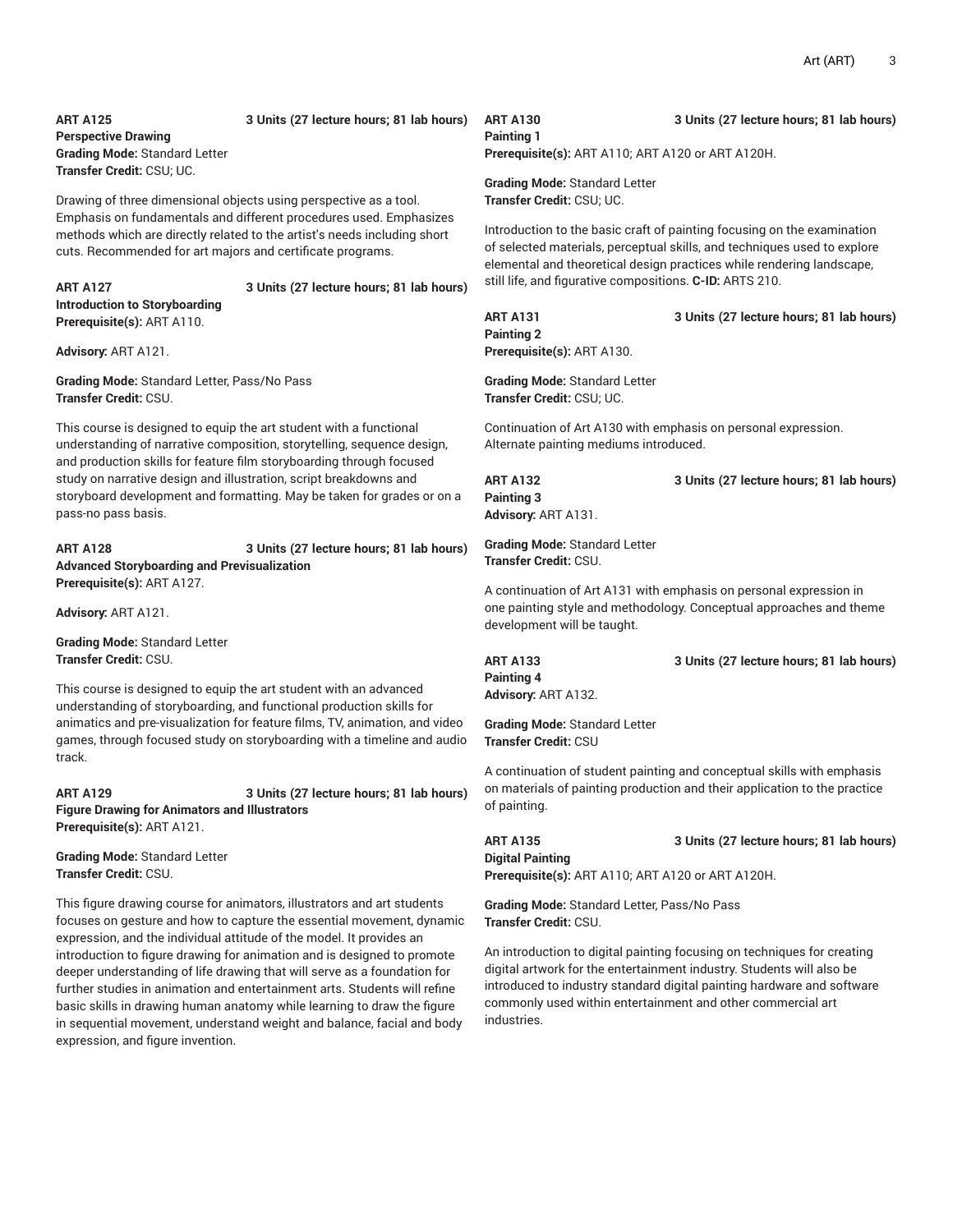**ART A141 3 Units (27 lecture hours; 81 lab hours) Sculpture 1 Grading Mode:** Standard Letter **Transfer Credit:** CSU; UC.

Introduction to three-dimensional sculptural principles, techniques, and concepts utilizing a wide range of materials and practices. Various sculpture methods are practiced with attention to creative self-expression and historical context. Exploration of sculptural material and concepts, technical experiences may include modeling, casting and fabricating with sculptural media.

**ART A142 3 Units (36 lecture hours; 72 lab hours) Life Sculpture 1 Prerequisite(s):** ART A110.

**Grading Mode:** Standard Letter **Transfer Credit:** CSU; UC.

Exploration of figurative sculpture from the human model. Emphasizing anatomical structure and expression. Experiences will include armature building, clay modeling, Kiln firing, glazing and staining of the finished sculpture.

**ART A143 3 Units (27 lecture hours; 81 lab hours) Story Illustration Techniques Prerequisite(s):** ART A110 and ART A121.

**Advisory:** ART A120 or ART A120H.

**Grading Mode:** Standard Letter **Transfer Credit:** CSU.

Principles of Illustration applied to various drawing and painting media. Imaginative application of theories and techniques that produce original illustrations with clear communication of concept.

**ART A144 3 Units (27 lecture hours; 81 lab hours) Illustration 2 - Sequential Illustration Prerequisite(s):** ART A143 or concurrent enrollment.

**Advisory:** ART A118; ART A125; ART A251.

**Grading Mode:** Standard Letter **Transfer Credit:** CSU.

Sequential Illustration with an emphasis on advanced visual storytelling techniques and the development of a personal style. Application of principles of concept, character and background design. One and one-half hours lecture, one and one-half hours lab.

**Exhibition Design 1 Grading Mode:** Standard Letter **Transfer Credit:** CSU.

**ART A145 3 Units (27 lecture hours; 81 lab hours)**

Includes the solving of design problems related to gallery and museum exhibits. Emphasis on spatial planning, crowd flow and thematic presentation based on curatorial criteria. Development of skills related to art handling, lighting and signage graphics. Development of skills for framing, pedestal construction and model making for exhibition presentation. Recommended for all visual art and architecture students.

**Jewelry 1 Grading Mode:** Standard Letter **Transfer Credit:** CSU.

Introduction to a wide range of methods, techniques, and materials used to create jewelry and small-scale metal artwork and objects. Includes examination of the history and contemporary practices of jewelry making and small metal casting / fabrication with a global cultural perspective. This course may also be offered online.

## **ART A148 3 Units (54 lecture hours)**

**World History of Ceramics Advisory:** Completion of any level ceramics course or concurrent enrollment.

**Grading Mode:** Standard Letter **Transfer Credit:** CSU.

The World History of Ceramics provides us with a foundation of information dating as far back as the Old Stone Age, commonly known as the Paleolithic era. Most every culture has produced some type of fired clay object, ranging from utilitarian ware, religious icons, musical instruments, play toys and wall coverings in the form of tile. The tactile versatility, permanence and historical significance are all reasons why ceramics should be considered a phenomenon. This course will cover the evolution of clay and the production of pottery made by early man, Greek, Islamic, Pre-Columbian and Asian cultures right up to the time of Post Modern ceramics.

**Ceramics 1 Grading Mode:** Standard Letter **Transfer Credit:** CSU; UC.

**ART A150 3 Units (27 lecture hours; 81 lab hours)**

An introduction to ceramic materials and various techniques associated with and necessary to work in ceramics. Exploration in Historical and traditional pottery form as well as trends in contemporary ceramics. Various glazing and firing techniques will include Stoneware, Porcelain and Earthenware.

**Ceramics 2 Prerequisite(s):** ART A150.

**ART A151 3 Units (27 lecture hours; 81 lab hours)**

**Grading Mode:** Standard Letter **Transfer Credit:** CSU; UC.

Students will be introduced to the Potters Wheel and to various wheel thrown techniques. Students will be familiarized with functional Ceramics, studio organization and advanced technical language. The study of selected historic and contemporary information will be covered.

### **ART A147 3 Units (27 lecture hours; 81 lab hours)**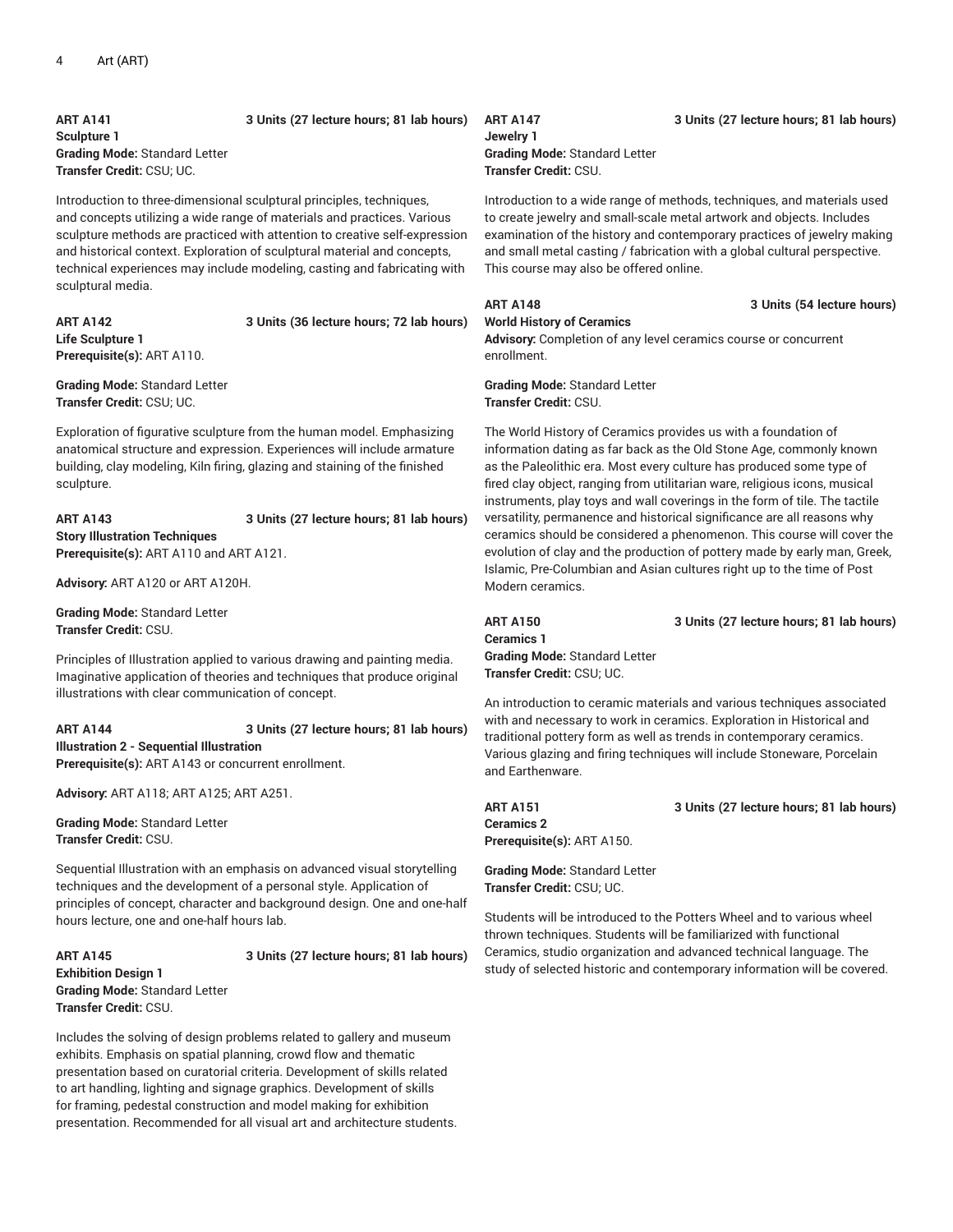# **Intermediate Ceramic Design**

## **ART A152 3 Units (27 lecture hours; 81 lab hours)**

**Prerequisite(s):** ART A151.

**Grading Mode:** Standard Letter **Transfer Credit:** CSU.

This third semester ceramics course is an exploration in surface, form, and researching the interface of clay and glaze. Combinations of various forming techniques in handbuilding and wheel thrown form will be executed.

**Ceramics and its Narrative Prerequisite(s):** ART A152.

## **ART A153 3 Units (27 lecture hours; 81 lab hours)**

**Grading Mode:** Standard Letter **Transfer Credit:** CSU.

A formal, critical look at ceramics through its social, political, and contemporary historical value. Students will design objects that are narrative driven.

## **ART A170 3 Units (27 lecture hours; 81 lab hours) Printmaking 1 Grading Mode:** Standard Letter **Transfer Credit:** CSU; UC.

Introduction to contemporary practices and aesthetics of printmaking. Formal elements and techniques using a broad range of materials and processes including: relief (linocut, woodcut), intaglio (drypoint, etching, collograph), lithography, and monoprinting.

**ART A171 3 Units (27 lecture hours; 81 lab hours) Printmaking 2 Prerequisite(s):** ART A170.

**Grading Mode:** Standard Letter **Transfer Credit:** CSU; UC.

Further development of formal, technical, and conceptual skills in printmaking. Emphasis on color printing and combinations of print techniques as well as development of personal handling of the media. Rotating concentration of specific print processes such as intaglio, relief and planographic.

**Screen Process Printing 1 Grading Mode:** Standard Letter **Transfer Credit:** CSU.

## **ART A175 3 Units (27 lecture hours; 81 lab hours)**

Theory and practice of screen process printing; construction of the screen, techniques of photo stencil making, color registration, and printing on various surfaces pertinent to fine art and commercial application. Emphasis on execution of original designs and understanding of contemporary applications.

## **ART A176 3 Units (27 lecture hours; 81 lab hours) Silk Screen Process Printing II Prerequisite(s):** ART A175.

**Grading Mode:** Standard Letter **Transfer Credit:** CSU

A screen printing course for artists and the art student. Theory and practice of screen-process printing; techniques of stencil making, registration, and printing on various surfaces pertinent to fine art and commercial application.

**ART A180 2.5 Units (36 lecture hours; 36 lab hours) Professional Studies Grading Mode:** Standard Letter **Transfer Credit:** CSU.

An exploration and identification of areas of employment and professional activity in art making. Presentation techniques including a portfolio of art work, personal artistic statement, and critiques and reports reflecting an understanding of the information presented through guest lecturers, films and field trips. Recommended for all Visual Arts majors. This course may also be offered online.

**Figure Composition Prerequisite(s):** ART A121.

**Grading Mode:** Standard Letter **Transfer Credit:** CSU; UC.

An advanced drawing and painting course. The primary focus is pictorial composition. Creative solutions to the posed model situations are emphasized. Design of the picture plane using traditional compositional devices will be taught. Examples from old master art reproductions and their art history will be integral part of the class.

## **ART A235 3 Units (27 lecture hours; 81 lab hours)**

**Experimental Painting Advisory:** ART A110.

**Grading Mode:** Standard Letter **Transfer Credit:** CSU; UC.

Exploration and presentation of painting using contemporary mixed media and materials in non-traditional contexts for the purpose of developing individual expressive directions. Experimentation with various painting supports and non-traditional media. This course may be taken four times.

**ART A236 3 Units (27 lecture hours; 81 lab hours) Life Painting 1 Prerequisite(s):** ART A121.

**Grading Mode:** Standard Letter, Pass/No Pass **Transfer Credit:** CSU; UC.

A course in figure painting using the live model. Various painting media and analysis of light, shade, and color will be covered. May be taken for grades or on a pass-no pass basis.

**ART A220 3 Units (27 lecture hours; 81 lab hours)**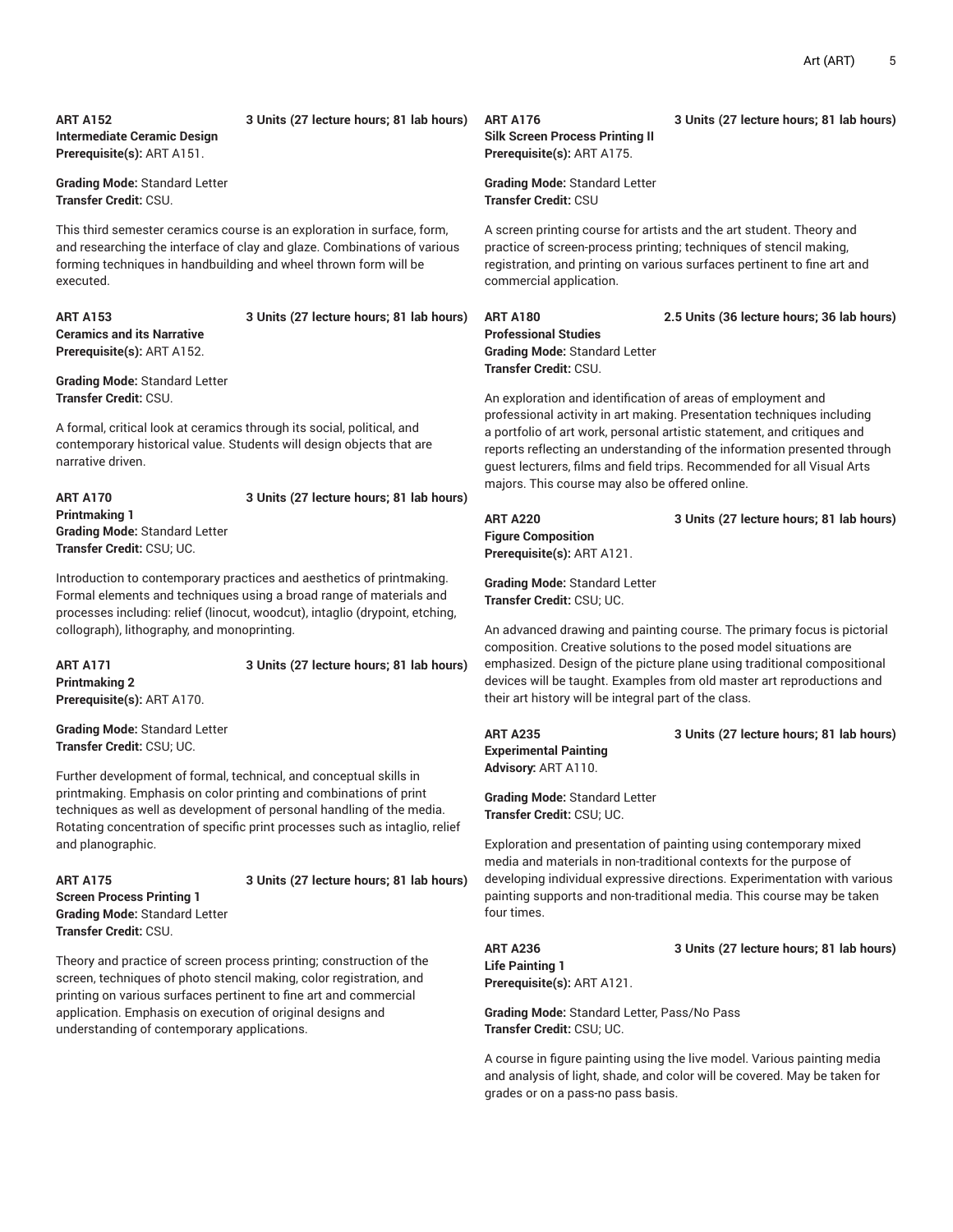**ART A237 3 Units (27 lecture hours; 81 lab hours) Life Painting 2 Prerequisite(s):** ART A236.

**Grading Mode:** Standard Letter **Transfer Credit:** CSU.

This is an intermediate course and a continuation of A236 with emphasis on visual devices used by artists in a variety of styles. An additional emphasis on personal expression, painting style, and methodology.

**ART A241 3 Units (27 lecture hours; 81 lab hours) Sculpture 2 Prerequisite(s):** ART A141.

**Grading Mode:** Standard Letter **Transfer Credit:** CSU; UC.

Advanced study in the creative use of techniques and materials of sculpture with an emphasis on metal manipulation, mold making and casting, additive sculpture, and assemblage as performed in fine and applied arts. Focus is on portfolio building for career or transfer.

**ART A244 3 Units (27 lecture hours; 81 lab hours) Metal Casting and Forming Prerequisite(s):** ART A141.

**Advisory:** ART A241.

**Grading Mode:** Standard Letter **Transfer Credit:** CSU.

An introduction to various processes in metalworking for sculpture and industry. Activities will include direct and indirect techniques of developing wax models to be used in the lost wax metal casting process. Students will design unique sculptural forms which will be cast in metal using either plaster investment or ceramic shell molds. Students will fabricate metal forms using techniques of forging and forming. Course emphasis will be placed on the safe and proper use of hand and power tools and upon a variety of foundry and metal-forming practices such as: mold making, sprue and gating systems, mold dewaxing, metal pouring procedures, forging, fastening, cold finishing, metal finishing, and coloring techniques.

**Jewelry 2 Prerequisite(s):** ART A147.

**ART A247 3 Units (27 lecture hours; 81 lab hours)**

**Grading Mode:** Standard Letter **Transfer Credit:** CSU.

Further development of hand wrought jewelry fabrication techniques to include explorations in casting, hollow form construction, linking devices and lapidary. Emphasis will also be on individual student's field of interest. This course may also be offered online.

**Digital Sculpture with ZBrush Grading Mode:** Standard Letter **Transfer Credit:** CSU.

This is an introductory course in digital sculpting introducing the student to the Pixologic ZBrush 3-D Digital Sculpting application. The ZBrush application can simulate traditional sculpting in clay by using a stylus and tablet to create high resolution digitally sculpted models. These models are often used in creating illustrations and 3-D models for film, game, and animation productions.

**ART A251 3 Units (27 lecture hours; 81 lab hours) Character Design Prerequisite(s):** ART A120 or ART A120H; ART A121.

**Advisory:** ART A118; ART A135.

**Grading Mode:** Standard Letter, Pass/No Pass **Transfer Credit:** CSU.

An introduction to techniques and strategies used for developing characters for the entertainment industry focusing on animation and game design. Assignments will explore how the story affects the design and development of characters both individually and in groups.

**ART A252 3 Units (27 lecture hours; 81 lab hours) Prop and Vehicle Design Prerequisite(s):** ART A120 or ART A120H.

**Advisory:** ART A118; ART A125; ART A135.

**Grading Mode:** Standard Letter **Transfer Credit:** CSU.

This course explores the process of designing compelling props and vehicles for entertainment projects. Students will learn how to visually develop concepts from initial sketches to final renderings of objects from the everyday mundane to the fantastic. Emphasis is placed on principles of three-dimensional drawing and the application of design research.

**ART A253 3 Units (27 lecture hours; 81 lab hours) Environment Design and Illustration Prerequisite(s):** ART A120 or ART A120H.

**Advisory:** ART A118; ART A125, ART A135.

**Grading Mode:** Standard Letter **Transfer Credit:** CSU.

This course explores the process of designing compelling environments for illustration and entertainment projects. Students will develop strategies to understand, evaluate and create a variety of environments for film, animation, interactive, immersive, and real-world themed environments. Topics covered include visual composition, perspective drawing, cinematography, architectural styles, and user/guest experience.

### **ART A249 3 Units (27 lecture hours; 81 lab hours)**